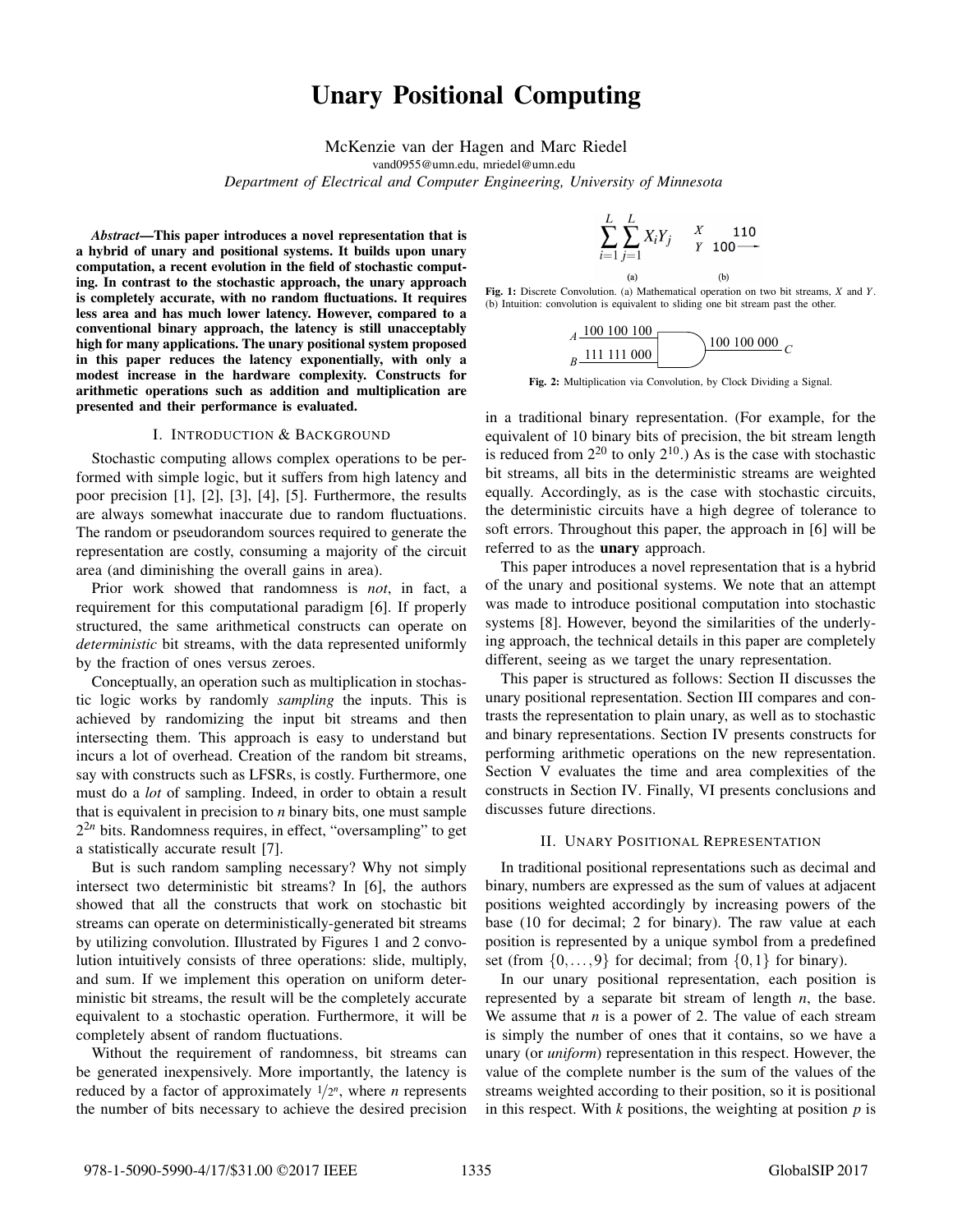$n^p$ , for  $p = 0, \ldots, k - 1$ . We can represent a total of  $n^k$  distinct numbers.

We note that, with streams of length *n*, we could in principle represent numbers from 0 to *n*, so  $n+1$  distinct numbers with each stream. However, for technical reasons, the last bit in each stream is always 0. Accordingly, each stream represents values from 0 to  $n-1$ , so *n* distinct values. This remains consistent with the definition of a base-*n* positional representation.

#### *A. Conversion*

Conversion from conventional binary to the unary positional representation is straightforward. Bits in each stream are filled in expanding groups, based on the original binary bits: first 1 bit, then 2 bits, then 4 bits, and so on, from right to left. If the binary bit is one, then the group is filled with ones; otherwise it is filled with zeroes. The  $n<sup>th</sup>$  bit in each stream is always set to zero. A stream is created for each group of  $\log_2 n$  bits in the original binary representation. An example with 3 streams each of length 8 is shown in Figure 3.



Fig. 3: Conversion of the decimal value 340 from a traditional binary representation to a base-8 Unary Positional representation where *n* = 8 and *k* = 3.

### III. COMPARISON OF REPRESENTATIONS

We compare the representation to conventional binary, to the unary method from [6], and to a stochastic representation. Comparisons are presented in terms of *n*, the base, and *k*, the number of positions, in the representation.

TABLE I Number of bits necessary to represent  $n^k$  distinct numbers in various representations where *n* is the unary positional base and *k* is the number of positions.

| aastic '<br>Stock | Unary   Unary Positional |  |
|-------------------|--------------------------|--|
|                   |                          |  |

## *A. Resolution*

Table I summarizes the number of bits necessary to encode values in the various representations. The number of bits translates directly into the latency of the computation. Due to the inefficiencies of random sampling, a stochastic representation requires very long streams to represent a given value: approximately  $n^{2k}$  random bits to represent  $n^k$  distinct values. The unary approach proposed in [6] reduces this requirement to  $n^k$  bits, while the unary positional method presented here shrinks it even further to the linear relationship of *nk*. A conventional binary representation improves upon this yet again, reducing the number of bits to  $(\log_2 n)$ *k* bits, the optimal number. The four methods represent an exponential sliding scale (with stochastic computing at the disastrous left end, in our opinion).

## *B. Range*

The stochastic representation produces fractional numbers in the range from  $[0, \ldots, 1]$ , with the unipolar interpretation; or fractional numbers in the range  $[-1,...,1]$  with the bipolar representation [1]. Although it is possible to map these values to other ranges, the representation is naturally limited to these fractional values.

The unary positional representation that we are proposing here incorporates weighting. Depending on the assigned weighting, the range be can extended to positive integer values of arbitrary size. Furthermore, if we include a radix point, mixed whole and fractional numbers can be represented. This extension is straightforward; we do not explore it further here. Note that the unary positional system can also be used to represent negative numbers via a two's complement representation. An example is given in Figure 4.



Fig. 4: Conversion and interpretation of -172 in Two's Complement and Unary Positional.

Recall that a two's complement number is interpreted as negative if it has a leading one. Accordingly, a unary positional number is interpreted as negative when at least half of the bits in the highest weighted position are one. As usual, the magnitude of a negative number can be determined by flipping all of the bits and adding one. (Note that the leftmost zero in each position should remain, as this is acting as a filler.)

## *C. Fault Tolerance*

Any entirely uniform representation, including both stochastic and unary, provides a high degree of tolerance to soft errors (i.e., bit flips). With all bits weighted equally, a single bit flip changes the value by only a single increment or decrement of the precision of the representation. In contrast, conventional binary provides poor tolerance to soft errors. A single bit flip in the most significant bit changes the value by  $\frac{1}{2}n^k$ 

The unary positional representation presented here falls in between these two extremes in terms of tolerance to soft errors. The most impactful bit flips occur in the highest weighted position. Here a single bit flip can change the value by *n*<sup>k−1</sup> times the resolution. Table II summarizes the soft-error tolerance of the various representations.

TABLE II Comparison of Fault Tolerance: Maximum error introduced with a single bit flip. Expressed in terms of the unary positional values of *n*, the base, and *k*, the number of positions.

|  | Unary Positional |  |
|--|------------------|--|
|  |                  |  |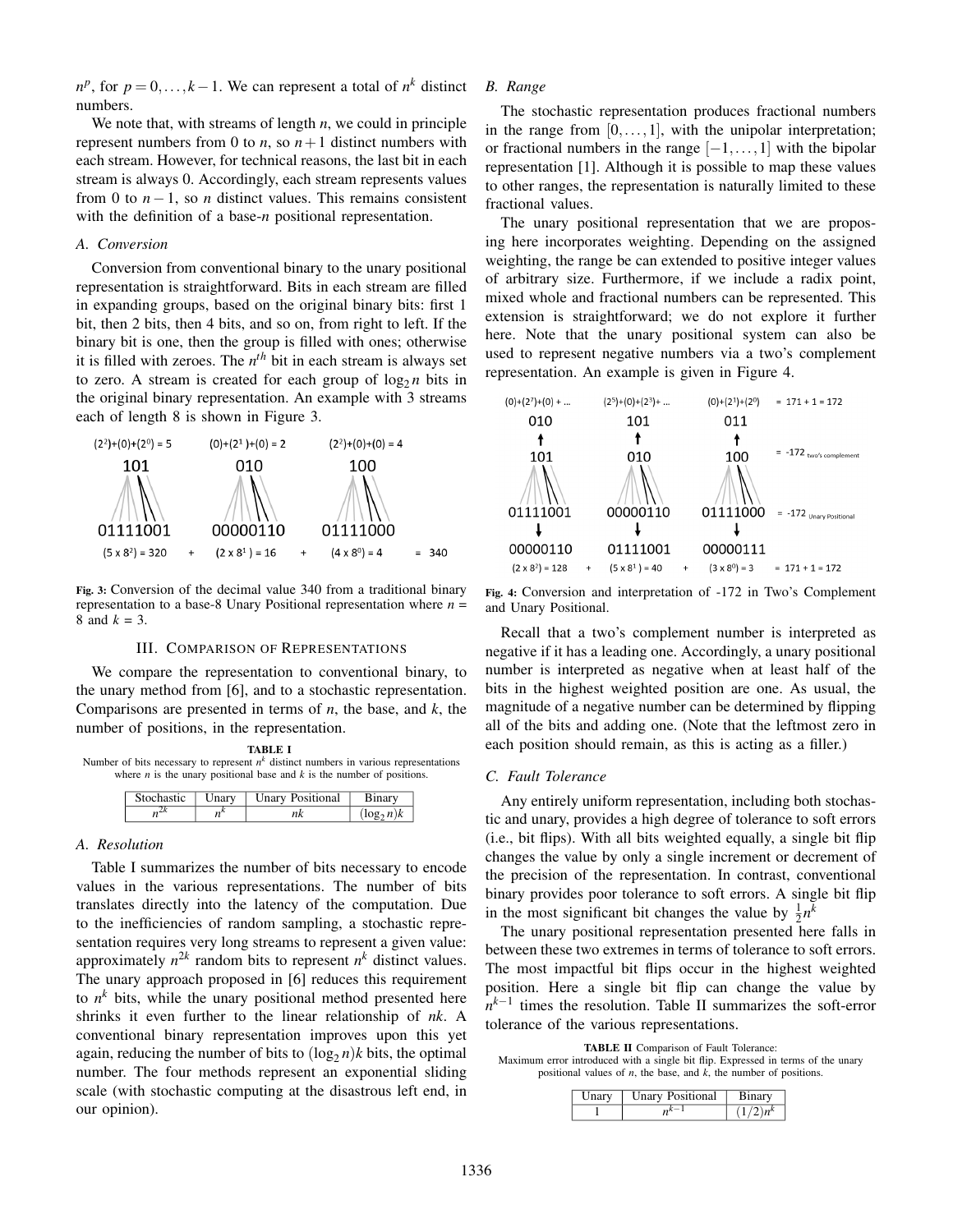## IV. COMPUTATION

We discuss constructs for performing basic arithmetic operations with the representation.

#### *A. Carryover*

As with any positional representation, the challenge with arithmetic is the carryover between positions. Intuitively, carryover in our unary positional representation occurs when we have a full group of *n* bits in a given stream. This translates to a single bit in the adjacent stream with the next highest weighting.

Note that, within each stream, the representation is unary: the value is solely dependent on the number of ones. Thus, to recognize when a stream contains a full set of *n* ones, an *n*-bit shift register is used. The output of the desired arithmetic operation is used as the enable signal of this register, with the data-in hardcoded as one. This way, the ones from the result are captured and condensed while the zeroes are discarded. Accordingly, when the last bit of the register fills with a one, this indicates that the operation has produced a full set of *n* ones, and a carryover should be generated: a one is generated as the input to the next position, and the register for the current position is reset to all zeroes.<sup>1</sup> These operations happen simultaneously in a single clock cycle. The hardware block for the Carry Unit is shown in Figure 5.



### Fig. 5: Carry Unit.

The output capture and carryover propagation is implemented by separate carry units at each position. Thus, as with conventional binary operations, registers must pause while carry propagation is taking place. This behavior is controlled by an "iterate" signal. This signal is the NOR of all of the carry-out signals.

## *B. Addition*

With a unary encoding, addition can be achieved through simple concatenation: the sum of two quantities, each represented by the number of ones in a stream, is simply the total number of ones. To retain the positional aspects, this concatenation is first performed at each position. The results are then condensed and carryovers are appropriately propagated to higher positions.

Figure 6 shows the architecture for 2-input addition. In addition to controlling the shift registers in the carry units, the "iterate" signal also holds the concatenated sums at each position in place until the carryover propagation is complete.



Fig. 6: Unary Positional addition architecture for 2 base-*n* inputs, with *k* positions.

#### *C. Multiplication*

Fundamentally, multiplication is performed by adding together as many copies of the multiplicand as specified by the multiplier. With a unary encoding, multiplication can be performed with an AND gate by matching every bit of the first operand with every bit of the second [6]. This can be achieved by holding each bit of the first operand constant, while rotating through all the bits of the second operand. (This is termed the "clock division" method.) Details of the approach are found in [6].





Fig. 7: Full Unary Positional multiplication architecture for two base-*n* inputs with *k* positions each. The multiplier is indicated as *a* and the multiplicand as *b*.

For a unary positional representation, appropriately aligned inputs are multiplied with an AND gate at each position and carryover is accounted for as previously described. Figure 7 shows the architecture to support these operations. At the outset, the operands are loaded in in the unary positional format. The *k* positions of the multiplicand are loaded into registers 1*b* through *kb* while the first position of the multiplier is loaded in to register *a*. To perform the operation, register *a* is continuously rotated, exposing each bit of the current position of the multiplier, as a counter increments. When this counter reaches *n*, indicating that a full rotation is complete, the multiplicand registers are shifted by one, and the process repeats. To account for the positional encoding, the action of shifting the multiplicand also increments a counter. When this counter reaches *n*, the next position of the multiplier is loaded and each portion of the multiplicand is moved up one position. This process continues for all *k* positions of the multiplier. When computation completes, the final product is realized

<sup>&</sup>lt;sup>1</sup>Note that multiple positions can receive carryovers simultaneously. So, in fact, positions are parallel-loaded with the carry-in value and  $n - 1$  zeroes, rather than all zeroes.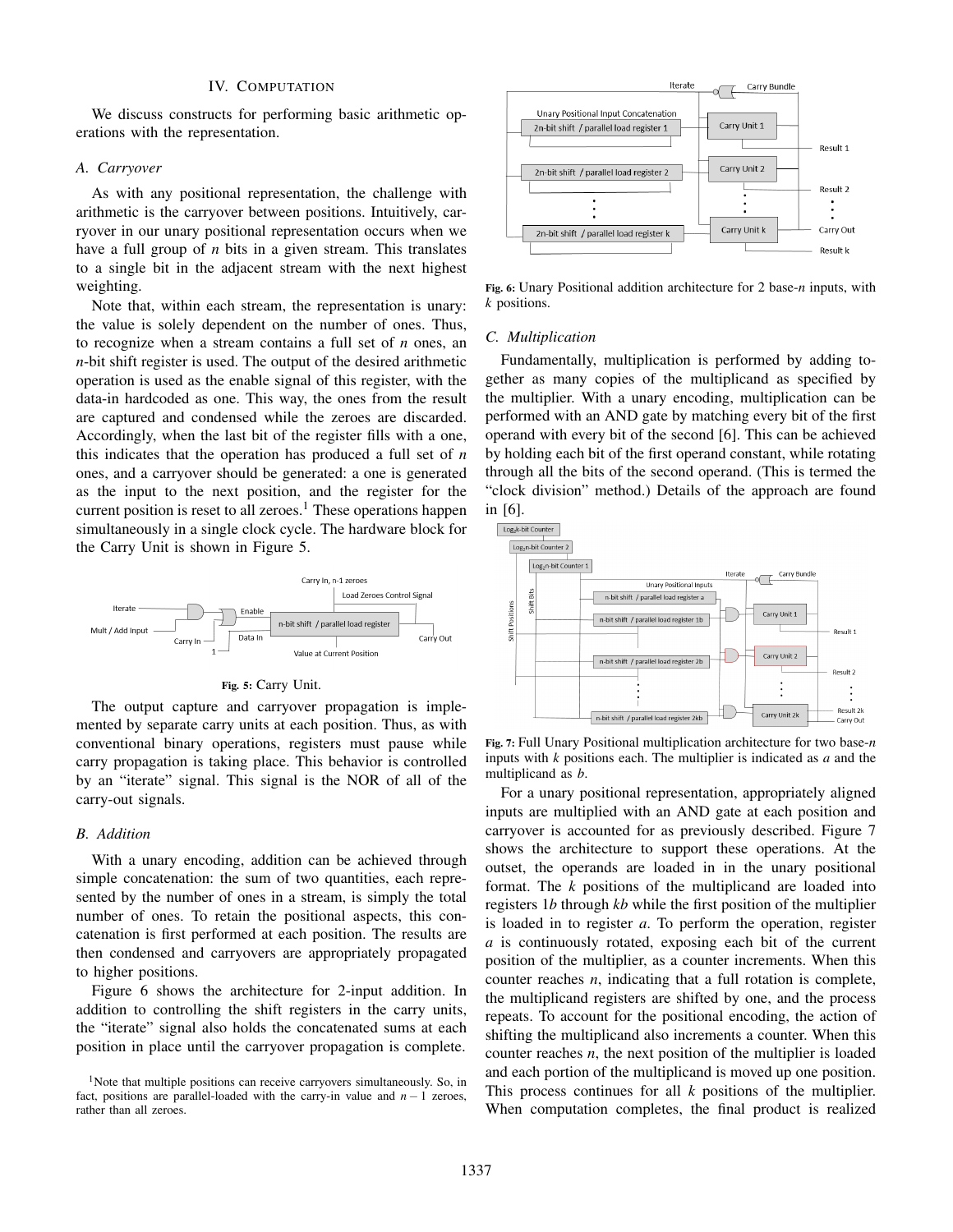TABLE III Complexity of Multiplication with Two Operands, with base *n* and *k* positions

|      | Binarv                 | Stochastic     | Jnarv          | Unary Positional                              |
|------|------------------------|----------------|----------------|-----------------------------------------------|
| Time | $O([(\log_2 n)k]^2)$   |                | $n \angle k$   |                                               |
| Area | $O([(\log_2 n)k]^{2})$ | $4(\log_2 n)k$ | $2(\log_2 n)k$ | $2\log_2 n + \log_2 k + 2k + 2k(2n + 3) + 2n$ |

in the shift registers of each carry unit. Notice in Figure 7 that 2*k* copies of the hardware are needed to account for 2 input multiplication with *k* positions. Although the product is condensed back to the original format, this expanded hardware is necessary to account for the increased magnitude of the product relative to the size of the inputs.

## V. EVALUATION OF METHODOLOGY

The designs in Section IV were implemented in Verilog and simulated to ensure correctness and to evaluate performance. We compare the time-space complexity and scalability of the proposed designs with existing methods.

## *A. Time-Space Complexity*

The latency and area (in terms of gate count) required to implement multiplication for various representations is summarized in Table III.

Binary multiplication is well studied with many complex variations and optimizations. However, it is generally accepted that both the time and space complexities of a straightforward implementation are on the order of  $[(\log_2 n)k]^2$ .

In both the unary and stochastic methods, multiplication itself can be performed with a single AND gate, but this ignores the cost of generating the bit streams. The area values in Table III include this cost which is proportional to  $(\log_2 n)k$ . Addition operations in these methods have comparable complexities.

For the unary positional method discussed here, the area complexity directly reflects the circuit components in Figure 7: two log<sub>2</sub>*n*-bit counters, a log<sub>2</sub>*k*-bit counter, 2*k* fan-in NOR gate, 2 *n*-bit registers and three additional gates at each position, as well as 2 *n*-bit registers to hold the multiplier and final carry out. The time complexity reflects the time necessary for each of the *n* bits of the multiplier to see each of the *n* bits of the multiplicand at each of the *k* positions. Similar examination of the addition architecture in Figure 6 yields an area complexity of  $3nk + n + k$  and a time complexity of  $2n$ .

Figure 8 plots time-area complexity for 2-input multiplication for the unary and unary positional methods. The length of the unary bit streams creates an exponential relationship between *n*, the base, and *k*, the number of positions, that rapidly compounds into an overwhelming time delay. In contrast, the complexities for the unary positional representation reflect a linear relationship between *n* and *k* that are influenced by only constant exponential factors.

From the positional perspective, Figure 9 focuses on the area complexity comparison between binary and unary positional multiplication, which quickly favors the latter for large values of *k*.

Multiplication with *i* inputs, for  $i > 2$  is not discussed here due to length restrictions. Its time-space complexity is summarized in Table IV.



Fig. 8: Graphical comparison of time-space complexities for 2-input multiplication with unary (red) and unary positional (blue) representations for varying values of *n*, the base, and *k*, the number of positions.



Fig. 9: Graphical comparison of space complexities for 2-input multiplication with binary (red) and unary positional (blue) representations for varying values of *n*, the base, and *k*, the number of positions.

TABLE IV Complexity of *i*-input multiplication

|      | Stochastic       | Unary          | Unary Positional                            |
|------|------------------|----------------|---------------------------------------------|
| Time | n2ki             |                | $k(i-1)n^2$                                 |
| Area | $(\log_2 n)ki^2$ | $(\log_2 n)ki$ | $2\log_2 n + \log_2 k + ki + ki(2n+3) + 2n$ |

#### VI. FUTURE DIRECTIONS

Comparing stochastic methods, to the unary method in [6], to the unary positional method proposed here, to conventional binary, we see a sliding scale of tradeoffs: the stochastic and unary methods require very long latency, but require very simple hardware. Conventional binary is the most compact representation, but operating on it requires relatively complex hardware. The unary positional system proposed here hits an attractive sweet spot, having much lower latency than stochastic and unary, yet still smaller hardware complexity than conventional binary. In future work, we will apply the method to more complex functions, such as polynomials, encountered in fields such as image and signal processing.